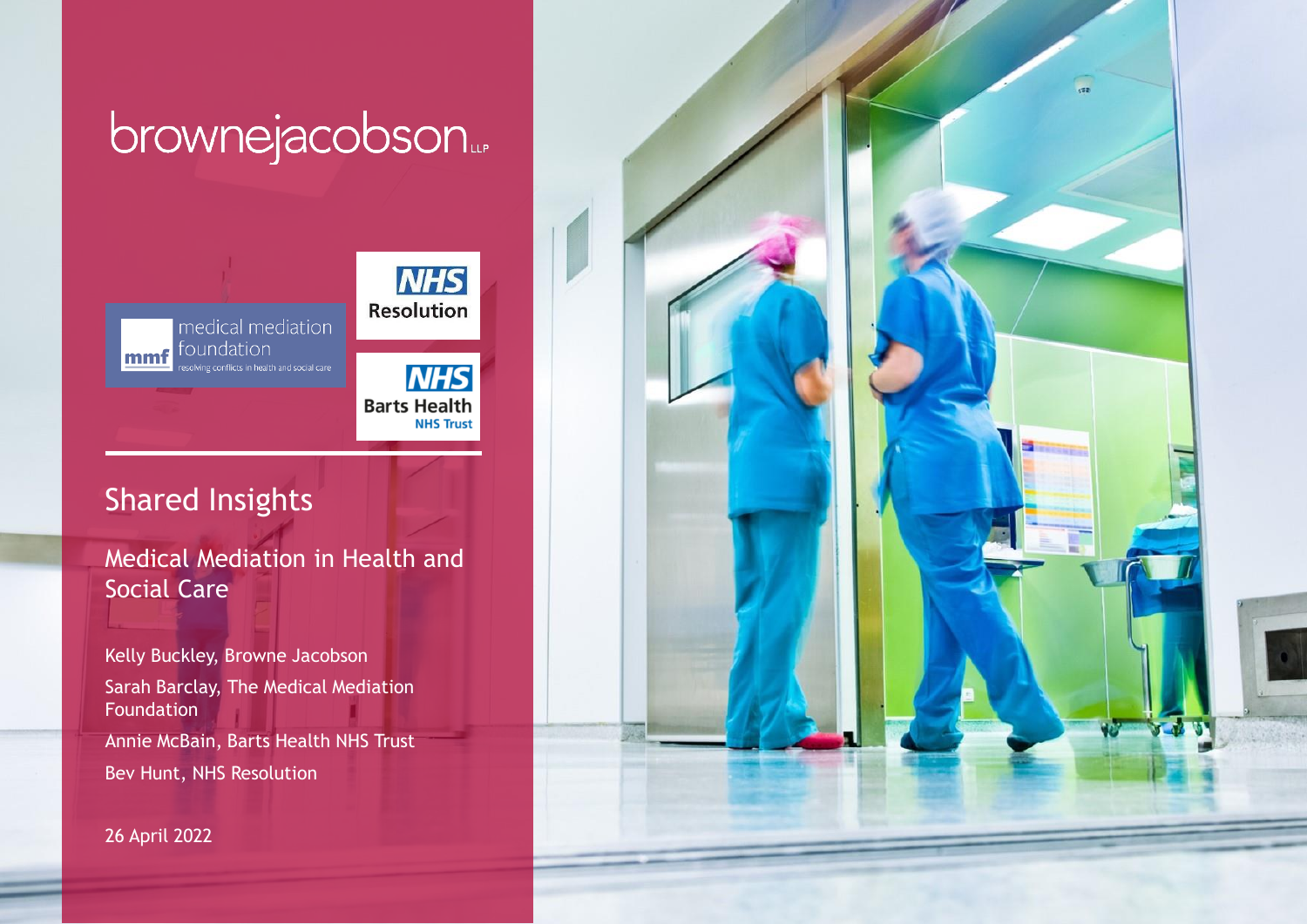## Medical Mediation in Health and Social Care

Sarah Barclay, Founder of The Medical Mediation Foundation

**Sarah is the founder of The Medical Mediation Foundation, a not for profit organisation established in 2010 to provide mediation and conflict resolution training to NHS hospitals. MMF has received grants from the Department of Health, the Guys and St Thomas's charity and more recently, from the True Colours Trust to support development of its work and research into conflict between families and health professionals and to pilot the use of mediation to resolve treatment disputes. She is an accredited mediator and has been co-director of The Evelina Resolution Project which has been providing mediation and conflict management training to clinical and non-clinical staff at the Evelina London Children's Hospital since 2012. In 2020, MMF was awarded a three year grant by the True Colours Trust to embed and evaluate the use of a structured pathway for recognising and managing conflict between parents and health professionals, developed by MMF in three NHS children's hospitals. In 2018, The Medical Mediation Foundation won 'Mediation Programme of the Year in the National 'Mediation Awards for its work on the Evelina Resolution Project. Sarah has a Masters degree in' Medical Law and Ethics from King's College London and is a former award winning BBC social affairs presenter.**

### **Introduction**

**The focus of the work of MMF is as much about training and supporting health professionals to recognise and manage conflict as it is about mediating.** 

**Health professionals often say they feel out of their comfort zone when they are in high conflict situations. Conflict takes us into the territory of the 'unfixable'. MMF's role is to try to support them to feel equipped entering that zone before disputes escalate.** 

**Since 2010 MMF have trained more than 7,000 health professionals in many different hospitals. Recognising potential conflicts at an early stage is helped if conflict is seen as a spectrum which ranges from early triggers to warning signs to the extremes when relationships have broken down.**

## **The impact of conflict**

**When asked to describe the impact of conflict, clinicians and parents of patients used words such as anxious, frustrated, uncomfortable, deflated exhausted and scared.** 

**Sarah.Barclay@medicalmediation.org.uk**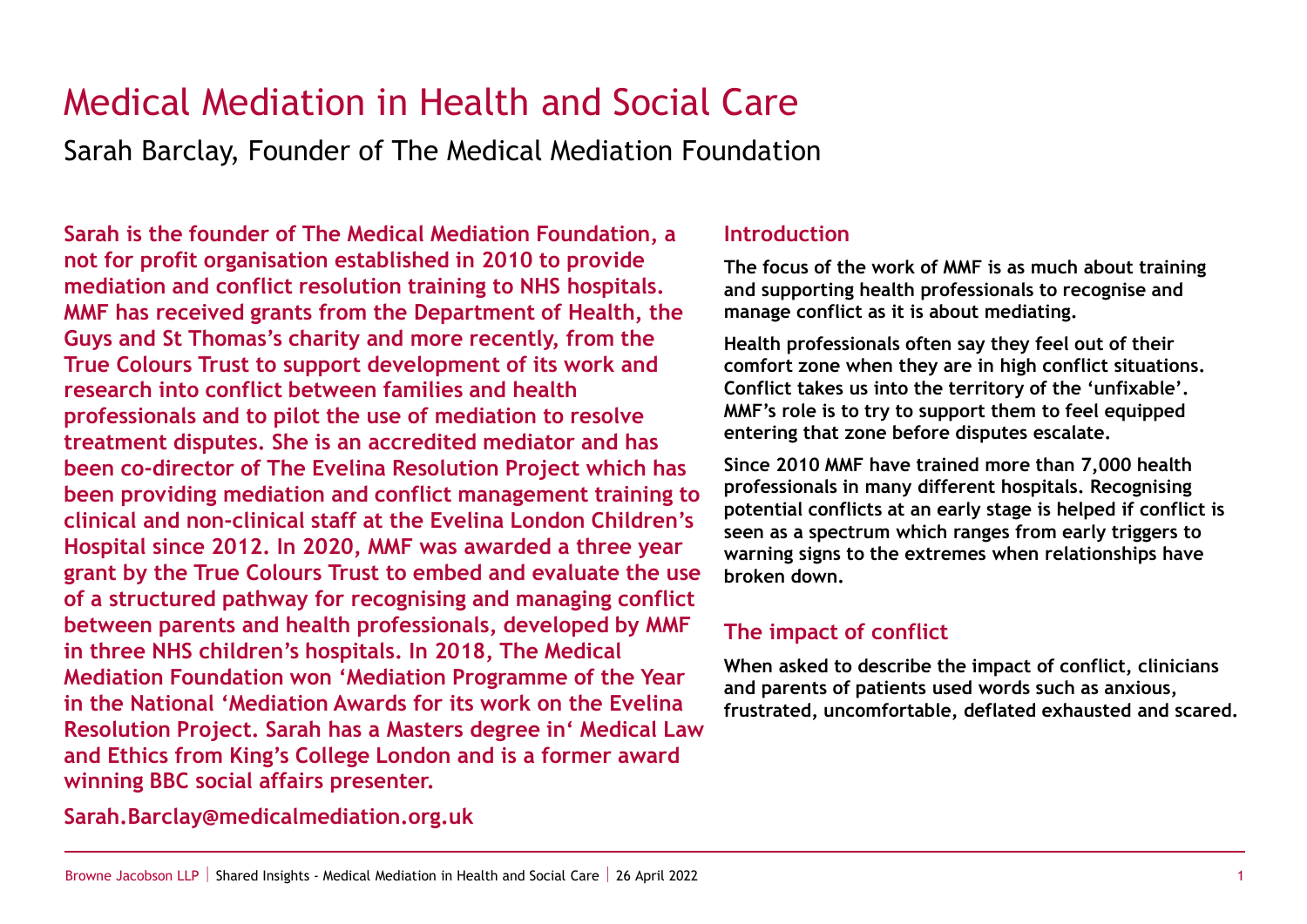## Medical Mediation in Health and Social Care

Sarah Barclay, Founder of The Medical Mediation Foundation

### **Recognise and manage it early**

**Healthcare is complex with many ethical dilemmas; although disagreements are inevitable, they do not have to escalate into conflict.** 

## **Defining conflict**

**The outcome of MMF's pilot research identified three key factors:**

- **1. A breakdown in trust and/or communication between health professionals and a patient or family which has an impact on all involved.**
- **2. A breakdown in trust and/or communication which affects the ability of a treating team to provide the care they deem optional for a patient; or**
- **3. A breakdown of trust and/or communication which affects staff.**

## **Recognising the symptoms of conflict**

### **Causes of conflict:**

- **1. Communication breakdown**
- **2. Disagreements over treatment**
- **3. Families 'micro-managing'**
- **4. Unrealistic demands and/or expectations**

**"Micromanaging" often comes from a place of feeling out of control. When families appear to be doing that consider what is going on underneath and explore that with them.**

#### **Triggers**

- **Insensitive use of language**
- **Conflicting messages**
- **Making assumptions**
- **History of unresolved conflict**

### **Warning Signs**

- **Entrenched positions**
- **Avoidance**
- **Micro-management**
- **Separate camps/us and them**
- **Consequences**
- **Child/Patient no longer the focus**
- **Conflict takes on a life of its own**
- **Physical and verbal threats**
- **Attack**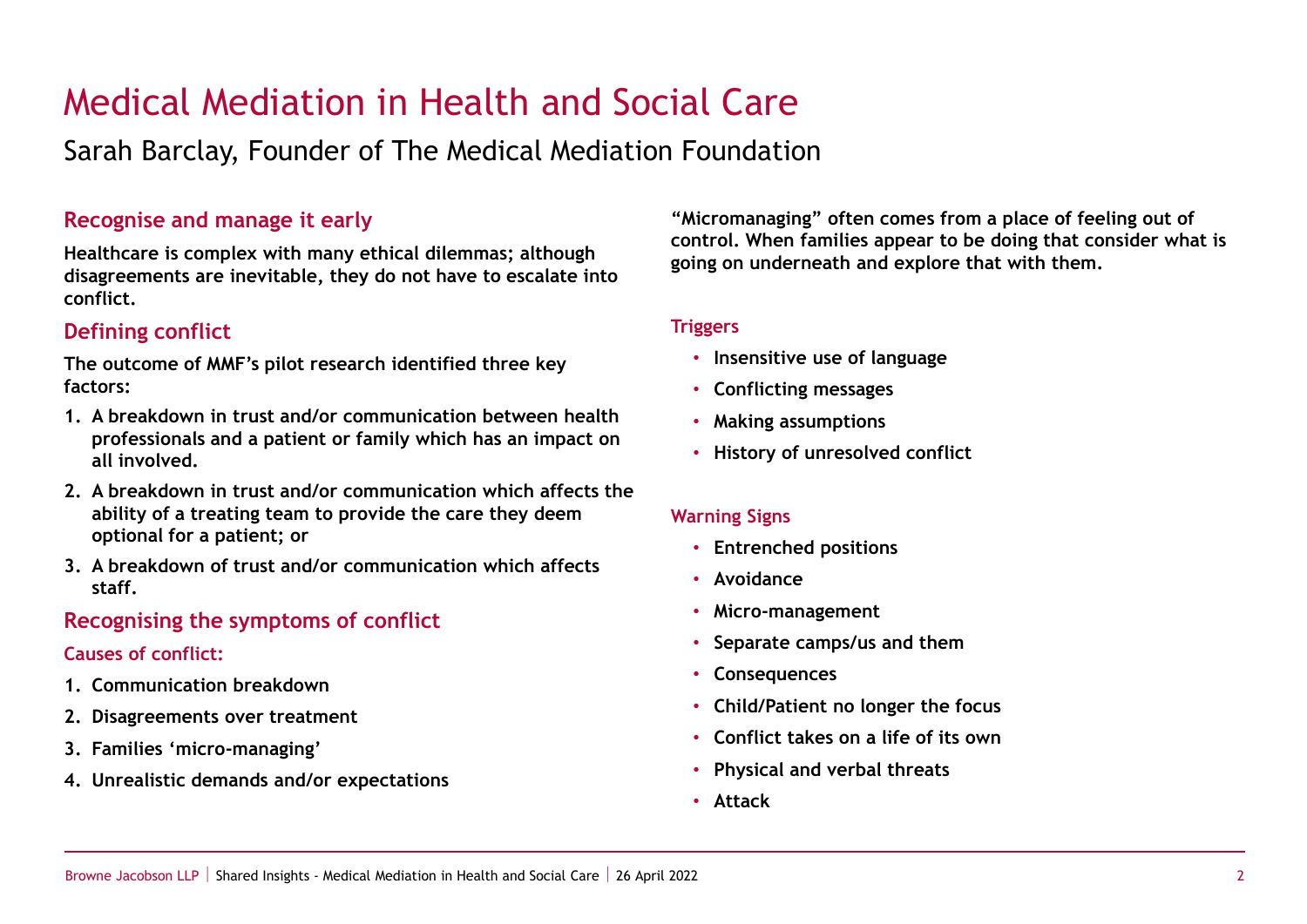## Medical Mediation in Health and Social Care

## Sarah Barclay, Founder of The Medical Mediation Foundation

## **The role of mediation – when can it help**

- **When professionals & families/patients cannot agree about treatment/care.**
- **Where there is a disagreement about the care/treatment of a young person or adult without capacity.**
- **When communication has broken down and positions have become entrenched.**
- **When parties feel their voices are not being listened to, acknowledged, understood and respected.**
- **As an alternative to making an application to Court, or the mediation process can also be run in parallel to the Court application.**

## **What is mediation?**

- **A process of supporting parties in conflict to understand each other's positions and find solutions acceptable to all.**
- **The mediator is impartial and facilitates conversations which might not otherwise be possible between parties in conflict.**
- **A mediator does not decide or arbitrate. Their role is to support others to resolve disagreements.**
- **Mediation is voluntary, confidential and legally privileged.**

## **Factors to consider in medical mediation**

• **Timing: consider involving mediators early on rather than after the legal process has begun. Mediation shouldn't be a tick box exercise.** 

- **Mediation may need more than one meeting – think of it as a process over time in some cases, especially where religion/culture is an important factor.**
- **Consider how second opinions are sought – ensure families are involved and help to set an agenda. Ensure a second opinion giver is an empathetic communicator, spends time with the family and time with the patient/child and goes through the medical evidence together with them.**

## **Testimonials on the impact of mediation:**

#### **Consultant Paediatrician**

**"Bringing in an external team allowed us to build a better position of trust and provided a clear moment in time to refresh the relationship between medical team and family… there was something unique and important for the parents about having (mediators) as part of the conversations."**

#### **Nurse**

**"It absolutely changed how we felt… it made me realise that this is a set of parents that are absolutely, desperately wanting the best for their baby… It made us think, it made us reflect and see where we had, not gone wrong, but where communication could have been much, much better."**

#### **Parent**

**"The first meeting was an eye-opener to how both sides were feeling. It was just like giving us space for both teams to walk towards something, towards a goal together, not like walking from different perspectives."**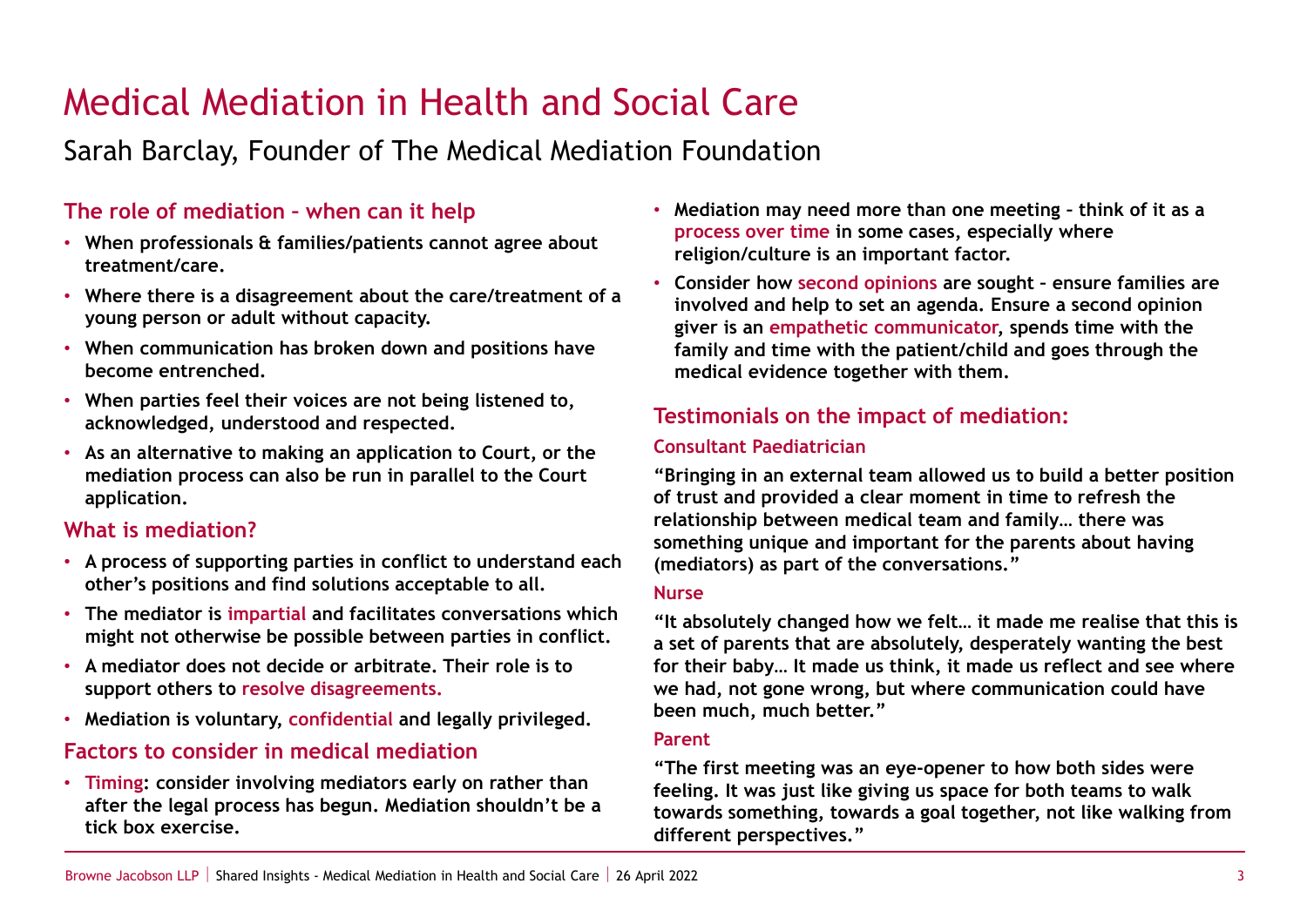## **Discussion**

Sarah Barclay, Founder of The Medical Mediation Foundation

**There was some discussion as follows:**

**Whether anyone has utilised mediation in any Court of Protection/Children's cases where there is a dispute as to best interests?**

**Sarah Barclay - Yes increasingly we are getting requests either involving treatment decisions or disputes e.g. the place where a young person without capacity resides. We are increasingly being asked to try and resolve those disputes.** 

**Annie McBain, Barts Health NHS Trust – I have dealt with cases where the parents do not agree with the treatment. Even if mediation doesn't lead to the parents coming round to the clinician's point of view it is still a helpful part of the process in achieving a greater understanding of people's positions and bringing people closer together. The Court does expect you to have done it if possible.** 

**Whether it was possible to use it in other circumstances, e.g. after an error had occurred to discuss the feelings of those involved?**

**Sarah Barclay - Yes absolutely the harm and long term impact of a clinical incident can be significant. Mediation allows a space for patients to have an explanation as to why something went wrong and if there has been learning from it; the mediation space can be a helpful space for those conversations to take place.** 

#### **What are the benefits of providing a safe space, promoting and allowing the quietness and encouraging questions being raised?**

**Sarah Barclay – we have found that health professionals benefit from being supported and coached in how to have those conversations. There is understandable fear about going into that space with a patient or family member. A lot of MMF's work is to support professionals in having those conversations differently. The pacing of the conversation may be very different: utilising silences in the room, letting a clinician's point land with the family and leaving a reflective space to respond. Professionals who are understandably anxious and nervous may speak fast and give a lot of information at once which is often not helpful for the family. Supporting them in having those conversations in a different way is a significant part of the mediation.** 

#### **How can Trusts access mediation?**

**Annie McBain – at our Trust it is accessed through the Trust's legal team. Divisional Directors are good at putting things on our radar early. Some services have direct relationships with the mediators but it usually comes through the legal team, often before panel or external lawyers are involved.**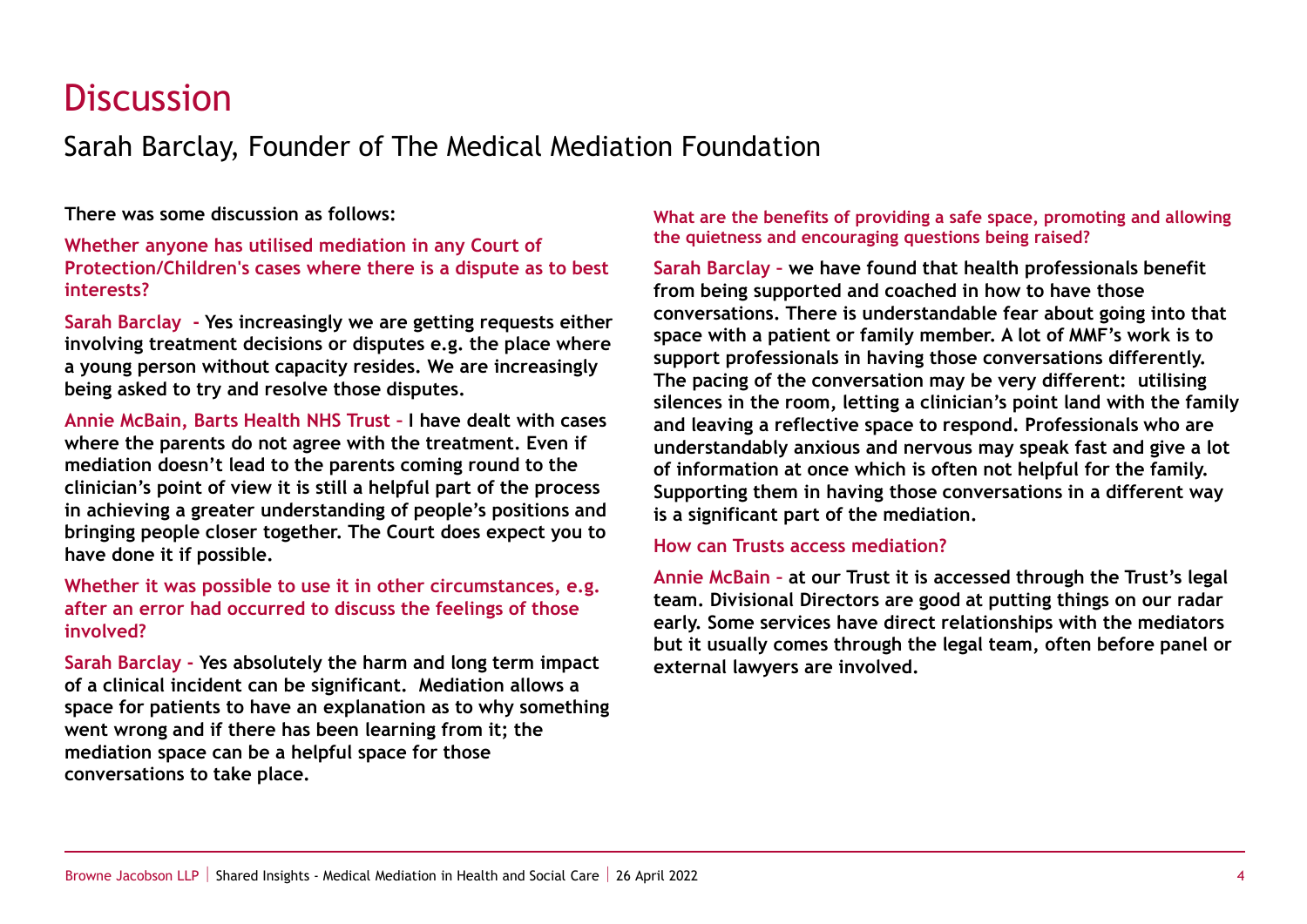## Medical Mediation – the Trust's perspective

Annie McBain, Head of Legal, Barts Health NHS Trust

**Annie McBain is Head of Legal at Barts Health NHS Trust. Annie is a Lawyer with over eight years of medical law experience, including inhouse at an NHS Trust, claimant clinical negligence and at NHS Resolution as a Senior Early Notification Case Manager.** 

## **Introduction**

**Annie has worked with Sarah on quite a few mediations and as a big acute Trust has lots of cases that may need mediating. Quite often there is no conflict between the clinicians and family, rather a treatment disagreement; or there can be a real breakdown in communication and distrust about doctors and medicine generally. The family's position might come from a religious/ethical/moral place which differs from what the clinicians consider are in the child's best interest.** 

**Sometimes the Trust cannot move the family from their position and are often not in a position to move from the clinicians' treatment decision. The medical mediation process gives an opportunity to help the family to understand how the proposed treatment ties in with their own beliefs and religion. Using mediation as an early step in that process helps with communication. It helps bring people together and ultimately come to either a joint decision which avoids going to Court or even if a Court application is still needed, medical mediation can give a greater understanding of everyone's position.**

### **Benefits for families and clinicians:**

• **An independent person to articulate their concerns to who can identify issues.**

- **Compromise and solutions where even if the treatment is not altered, small things that may help are suggested e.g.**
	- **Timing (important round religious holidays or visits);**
	- **Additional support i.e. chaplaincy. They can be present at the mediation as another lay person/independent third party who can help;**
	- **In the cases of divided opinions within a family, medical mediation can bring their views together or mediate between family members.**
- **Clinicians really value assistance from mediators and the feedback from clinicians is that it is very helpful in getting their opinion across from a neutral position.**
- **Ultimately families should feel heard and understood and it is also helpful for clinicians to feel supported by the Trust.**

## **The process of implementing mediation**

- **Mediation is usually considered after an MDT and a best interests decision has been made and there are signs emerging that the family are not on board.**
- **A second opinion is requested and it is important that the family is involved in that situation.**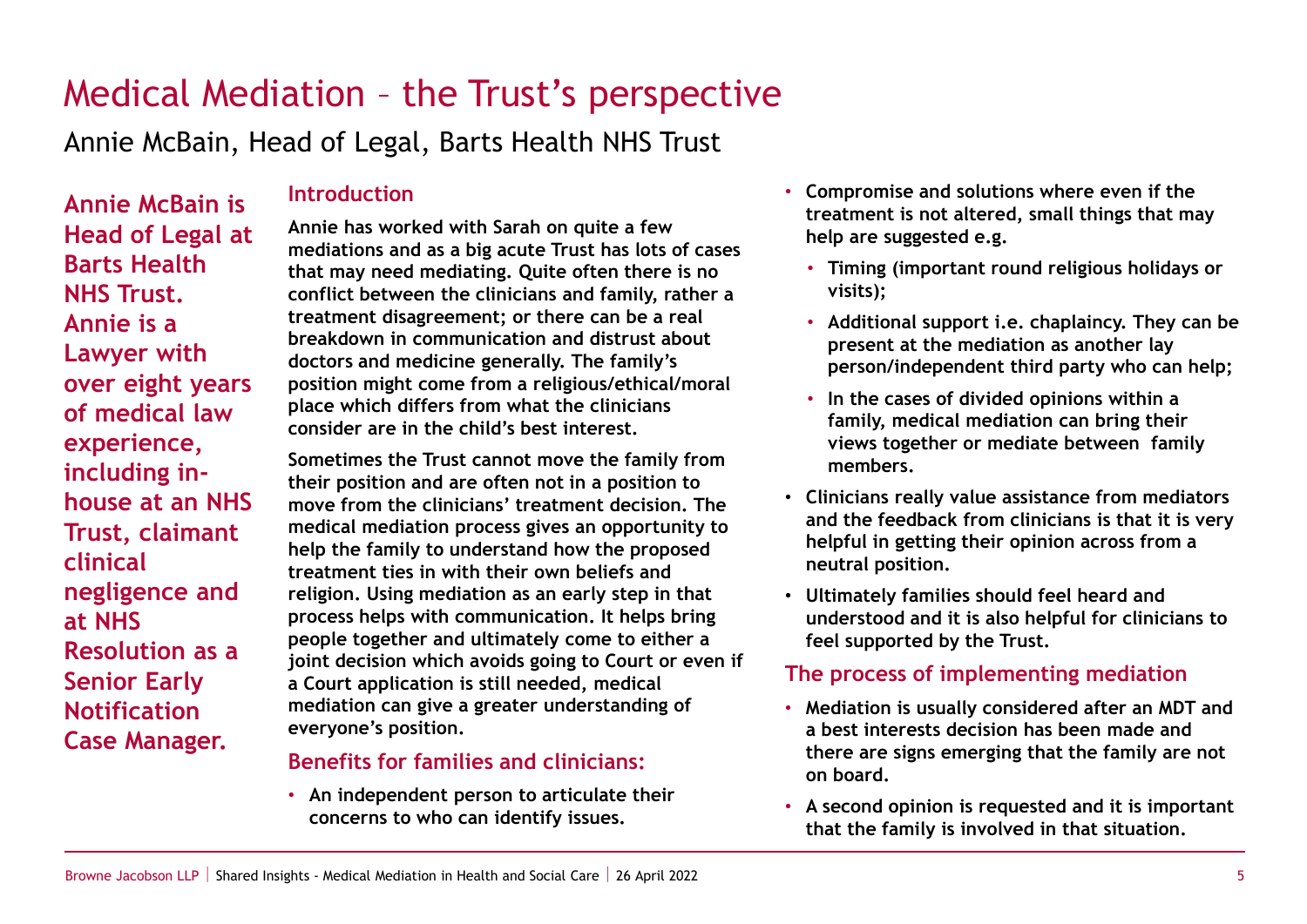## The Trust's perspective and Discussion

## Annie McBain, Head of Legal, Barts Health NHS Trust

- **Contact is made with the mediators and once we have that second opinion, appointments are put in place.**
- **Alongside these three steps, consider connecting the families with Trust chaplains and involve the ethics committee. At Annie's Trust they have a "three wise person system" where they get three people together (often 2 doctors and a lawyer) to discuss the issues and consider whether there is an ethical question that needs to be considered at a full ethics committee. It is really useful to have the input and perspective of doctors not involved in the care and they often have suggestions outside of the ethical questions being considered.**
- **A Court application may still be necessary: the family may not change their opinion but is still worth undertaking mediation to allow greater understanding of each other's positions and as part of the process for going to Court. If you apply to the court at the same time as starting the mediation process, careful communication is required so the family understand a Trust is committed to the mediation process.**

### **Discussion**

**How can a Trust's legal advisors help and support clinicians and those involved in incidents to prepare for and deal with the outcome of stressful mediations?** 

**Annie McBain – We have meetings with them and usually by this point we have explained the process and we will have meetings to support them in the run-up. Usually the mediation situation is very supportive in itself.**

**The mediator will have a clinicians meeting and the family meeting separately in advance of the mediation. The feedback is that they find those meetings really helpful. Our main role is to support them and often we will be doing things like the ethics committee at the same time so there are lots of avenues of communication and we explain the legal process early. The mediation process is not often the stressful part but the Court application and the day to day relationship and communication to maintain is probably more stressful.** 

**It is important to make sure you have the right clinician /clinicians attending the mediation – usually the lead clinician.**

**Are mediators registered with a professional body or can anyone set up as a mediator?** 

**Sarah Barclay - They need to be accredited.** 

**What sort of costs are generated by the process?**

**Annie McBain – It depends the complexity of it and how long it is going to take. If it is a simple case with a few meetings and can be done quickly in a day, usually say £1,500 - £4,000 but with a large family and more clinicians and more complexity taking over a few days, it would be more.**

#### **Is it straightforward time-wise given that these cases are often very urgent?**

**Annie McBain - it can be difficult, Sarah is brilliant at squeezing things in and moving things around for example have the clinician meetings on separate days. We do have cases where mediation may be helpful but just can't be done time-wise because the treatment is so urgent/imminent.**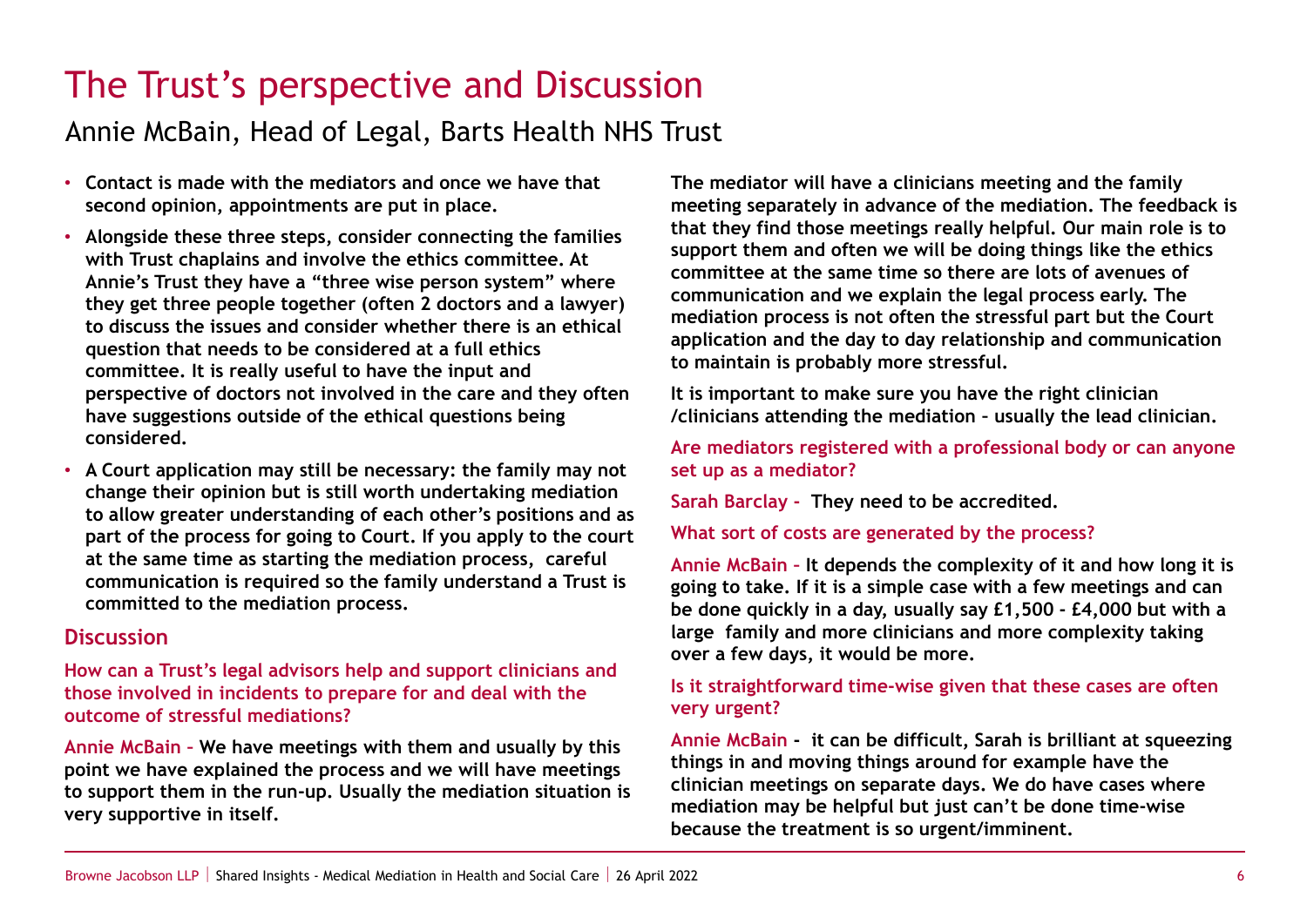## Mediation – NHS Resolution's perspective

Bev Hunt, Safety and Learning Lead, NHS Resolution

**Bev is the Safety and Learning Lead for mediation at NHS Resolution. She is a Registered General Nurse and Registered Midwife. She joined NHS Resolution in April 2018, as Safety and Learning Lead for North England. She is passionate about improving patient safety through lessons learnt and sharing information. Bev is helping to shape the Safety and Learning contribution in clinical negligence claims that are mediated to support trusts and GPs in extracting clinical learning, disseminate themes across the wider NHS and improve patient safety.**

**Bev explained her perspective comes from much further down the line, specifically when settling disputes and claims.** 

**The Lead for Mediation role was implemented by NHS Resolution because it was recognised how important it is to share:**

- **Learning**
- **Improvements**
- **Apologies**
- **Condolences**

**In some mediations, the learning may already have been identified because the incident happened years previously, but the mediation is an opportunity to discuss other options and extract that learning on a wider scale. Conversations before mediation regarding safety and learning with clinicians and the Trust are really valuable. Lots of resources can be found on NHS Resolution's website here [in the Faculty of Learning -](https://resolution.nhs.uk/faculty-of-learning/) NHS Resolution.**

**There is a responsibility to identify learning and make sure that it is shared with patient-facing clinicians.**

**Apologies and explanations of what went wrong and the learning/ improvements made to mitigate future risk have added non-financial benefits to standard mediation. These can have a positive impact on the outcome of a mediation because, in some cases, claimants do not want others to have the same experience as themselves and NHS organisations demonstrating commitment to improve safety can be a conduit to settling a claim.**

**Mediation doesn't have to be at a fixed point after a claim has been initiated. It is important to be open to the possibility that anything is possible in terms of mediation. Find out what your patients and families want to know and need in order for them to move positively from their current position. Rebuilding trust and confidence is an important restorative objective.**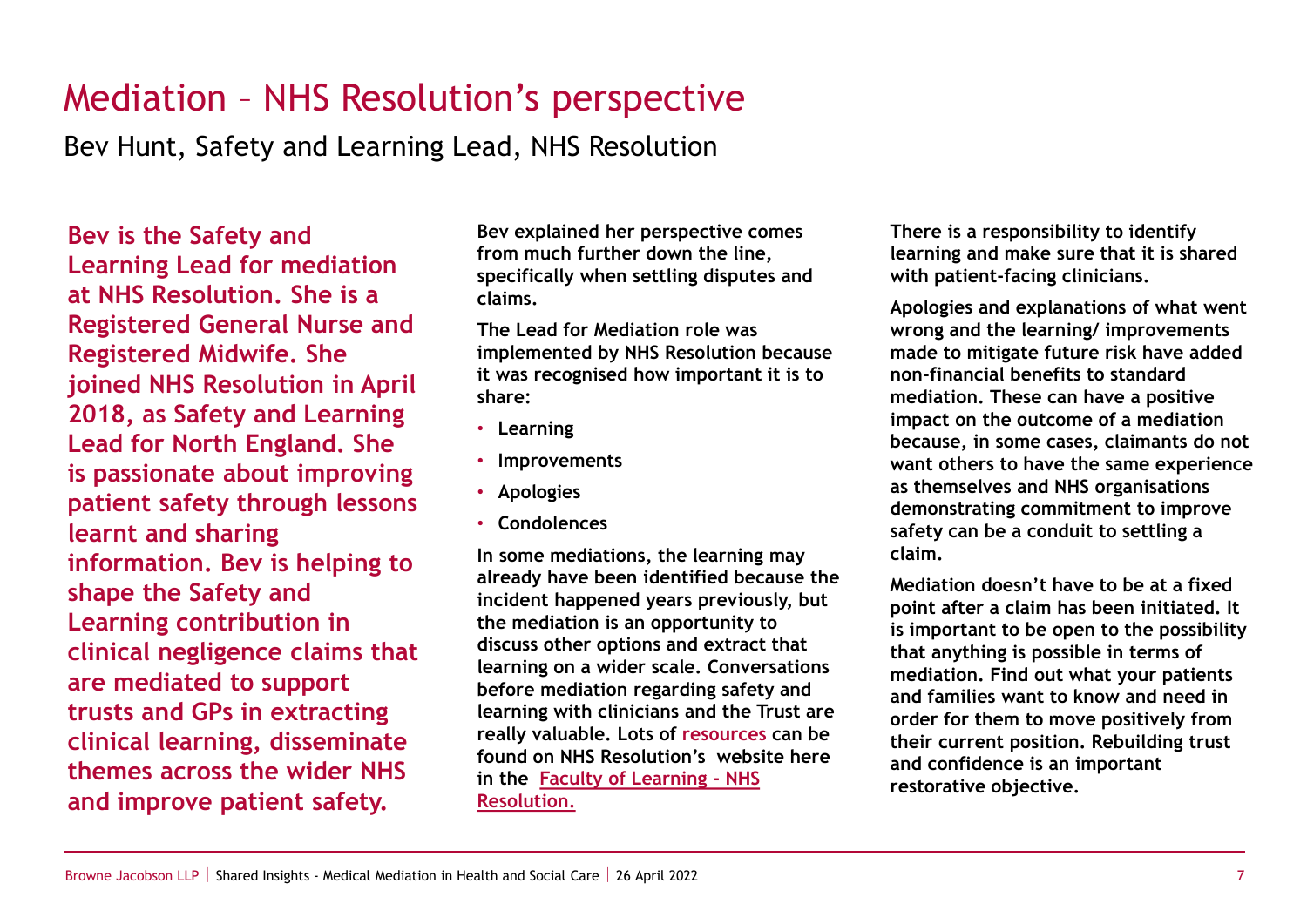## **Discussion**

Bev Hunt, Safety and Learning Lead, NHS Resolution

**When apologising many people struggle with trying to find the right words and apologising can be a honed skill that perhaps doesn't come naturally to everyone or they worry that if they say sorry, they will be found liable. What tips can you offer – especially to someone who may be new to a patient facing role to someone dealing with complaints or incidents?**

**Bev Hunt - When I apologise in mediation I use phrases like "I am so sorry this has happened to you" or "I am sorry you've had this experience in the NHS". Our team is empowered by our Director and Chief Executive to offer apologies - apologising is the right thing to do and not an admission of liability. Avoid phrases like "I am sorry you feel that way" which can be inflammatory. You can find our guide to saying sorry [here.](https://resolution.nhs.uk/resources/saying-sorry/)**

**NHS Resolution are also introducing a suite of resources on duty of candour – including a video on our website [here.](https://resolution.nhs.uk/2022/03/31/duty-of-candour-animation-offers-guidance-on-the-importance-of-being-open-and-honest/?utm_medium=email&utm_campaign=Resolution%20Matters%20March%202022&utm_content=Resolution%20Matters%20March%202022+CID_0d997cb0608d24f4fc2ef8224baa34b0&utm_source=Email%20marketing%20software&utm_term=Duty%20of%20candour%20animation)**

#### **Examples of how mediation can be used in non-clinical situations**

**Sue Slade, Browne Jacobson - Mediation can also be very useful in non-clinical situations particularly where there is an ongoing employment relationship with a potential Claimant to protect. Stress at work/bullying/harassment claims for example can really benefit from mediation. We have also had some great results following mediation involving public liability claims from families bringing Human Rights Act claims for example. Mediation allows creative solutions that just cannot be achieved through the Court process.**

### **How we can help**

**If you have any queries on medical mediations/mediations generally or would like any assistance with the same, please contact our mediation champions [Kelly Buckley](mailto:kelly.buckley@brownejacobson.com) for claims or [Victoria Colclough f](mailto:victoria.colclough@brownejacobson.com)or Court of Protection and advisory.**

**Please also see our attached [Mediation Guide for Clinicians](https://www.brownejacobson.com/-/media/files/pdf-documents/health/shared-insights/browne-jacobson-llp---mediation-guide-for-clinicians.ashx) drafted by our Kelly Buckley to help support clinicians and prepare them for attendance at a mediation.**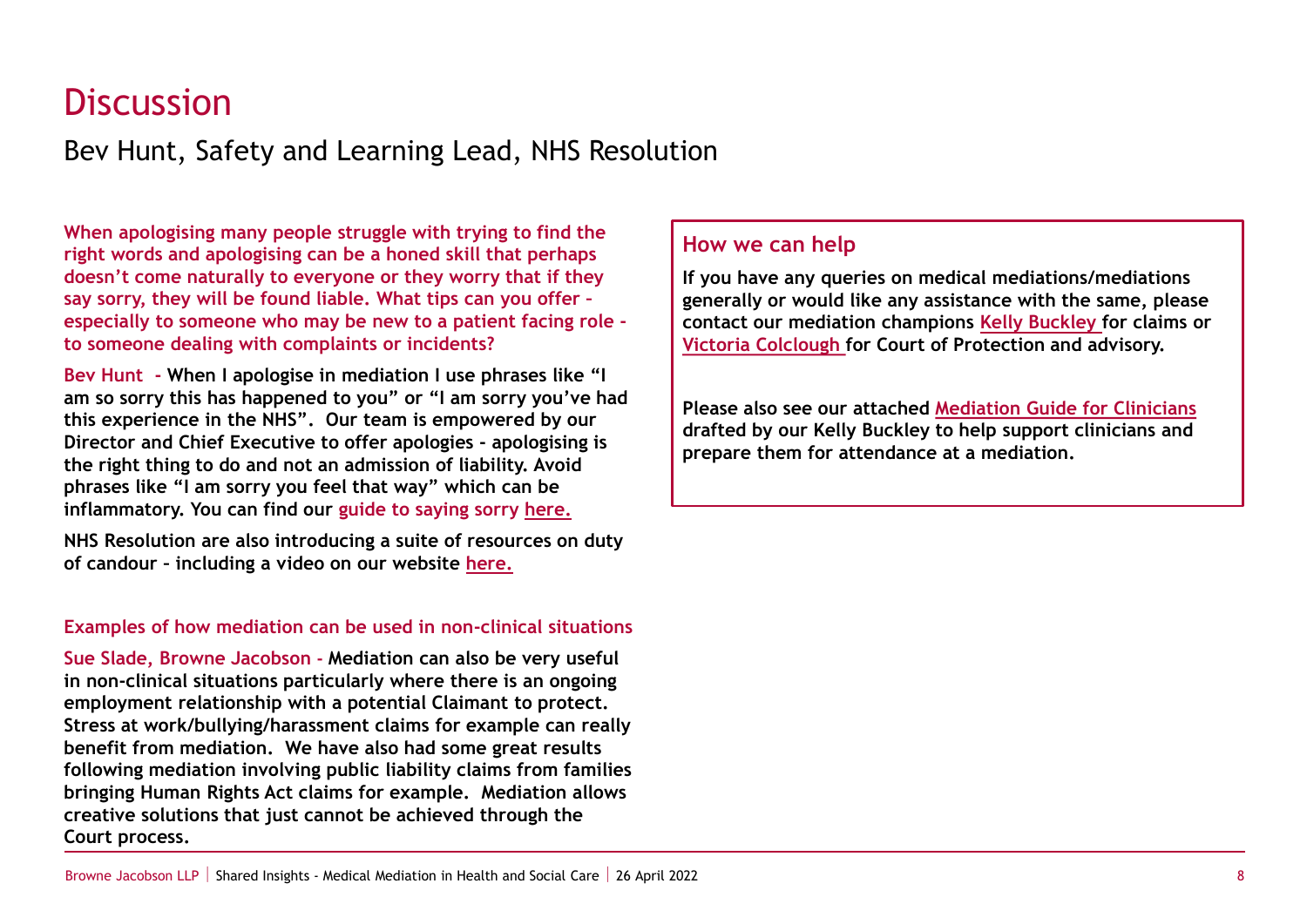## Contact Us



**Lorna Hardman**

Partner

**Nottingham** [lorna.hardman@brownejacobson.com](mailto:lorna.hardman@brownejacobson.com) 0115 976 6228



**Simon Tait**

Partner

**Nottingham** [simon.tait@brownejacobson.com](mailto:simon.tait@brownejacobson.com) 0115 976 6559



**Damian Whitlam** Partner

**Nottingham** [damian.whitlam@brownejacobson.com](mailto:damian.whitlam@brownejacobson.com) 0330 045 2332



**Kelly Buckley Partner** 

0115 908 4867

**Nottingham** [kelly.buckley@brownejacobson.com](mailto:kelly.buckley@brownejacobson.com)



**Nicola Evans**

Partner

**Birmingham** [Nicola.Evans@brownejacobson.com](mailto:Nicola.Evans@brownejacobson.com) 0330 045 2962



**Rebecca Fitzpatrick**

Partner

**Manchester** [Rebecca.Fitzpatrick@brownejacobson.com](mailto:Rebecca.Fitzpatrick@brownejacobson.com) 0330 045 2131



**Susan Slade** Senior Associate

**Nottingham** [susan.slade@brownejacobson.com](mailto:susan.slade@brownejacobson.com) 0115 976 6580



**Victoria Colclough**  Senior Associate

**Manchester** [Victoria.Colclough@brownejacobson.com](mailto:Victoria.Colclough@brownejacobson.com) 0330 045 2133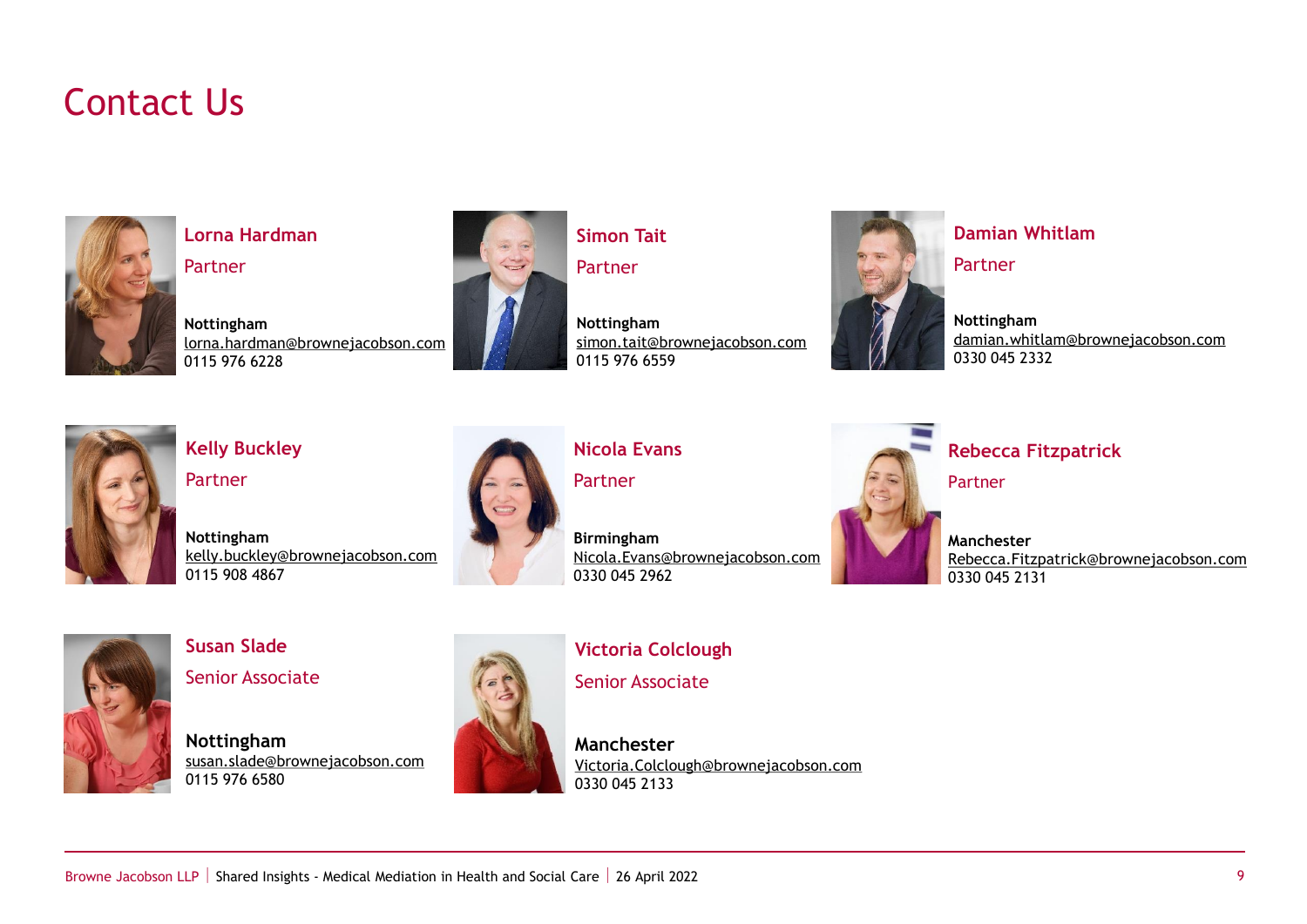## Contact us

#### **Birmingham office**

Victoria House Victoria Square Birmingham B2 4BU +44 (0)121 237 3900 +44 (0)121 236 1291

#### **Exeter office**

1st Floor The Mount 72 Paris Street Exeter EX1 2JY +44 (0)370 270 6000 +44 (0)1392 458801

#### **London office**

15th Floor 6 Bevis Marks London EC3A 7BA

+44 (0)20 7337 1000 +44 (0)20 7929 1724

#### **Manchester office**

3rd Floor No.1 Spinningfields 1 Hardman Square Spinningfields Manchester M3 3EB

+44 (0)370 270 6000 +44 (0)161 375 0068

#### **Nottingham office**

Mowbray House Castle Meadow Road Nottingham NG2 1BJ

+44 (0)115 976 6000 +44 (0)115 947 5246